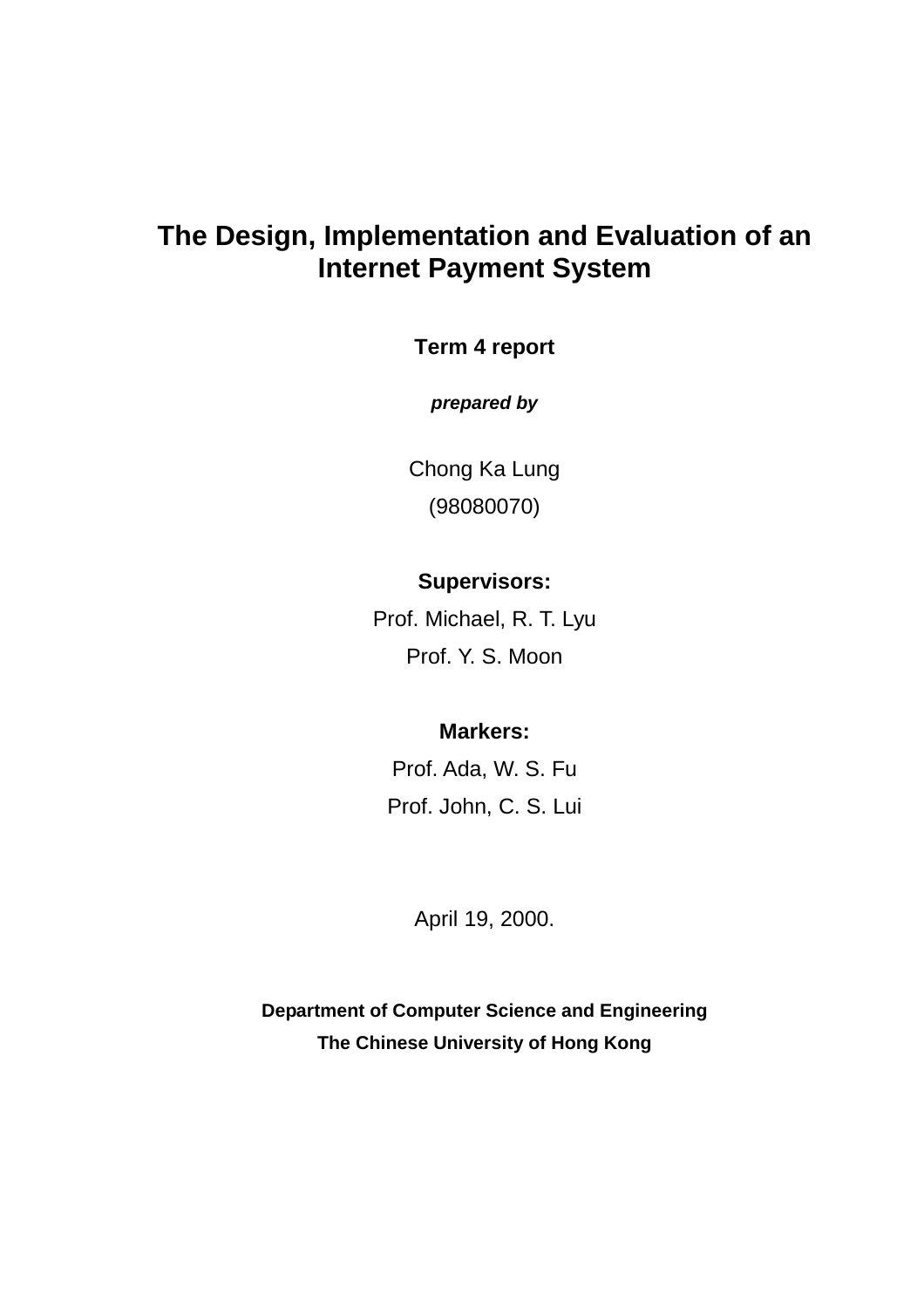## **Abstract**

*With the gaining popularity of electronic commerce nowadays, a secure payment system plays a significant role in the Internet. In this report, we propose an Internet payment system which uses a payment gateway to handle the credit card payment transaction between customers, merchants and banks. To test and evaluate the payment system, we build an online travel agency called TravelNet, which simulate an real-life E-commerce application. On-line travel services including flight reservation, selling of travel accessories, tour guides, and hotel reservation are provided in TravelNet. TravelNet makes use of the proposed payment system to handle the payment transferred between customers and merchants. We implement the payment model as well as TravelNet, and conduct performance evaluation on the payment system. The performance results show that our payment system is easyto-use, secure, and cost-effective. To improve the creditability of our performance evaluation, SET will be simulated to compare with our performance evaluation on the payment model.*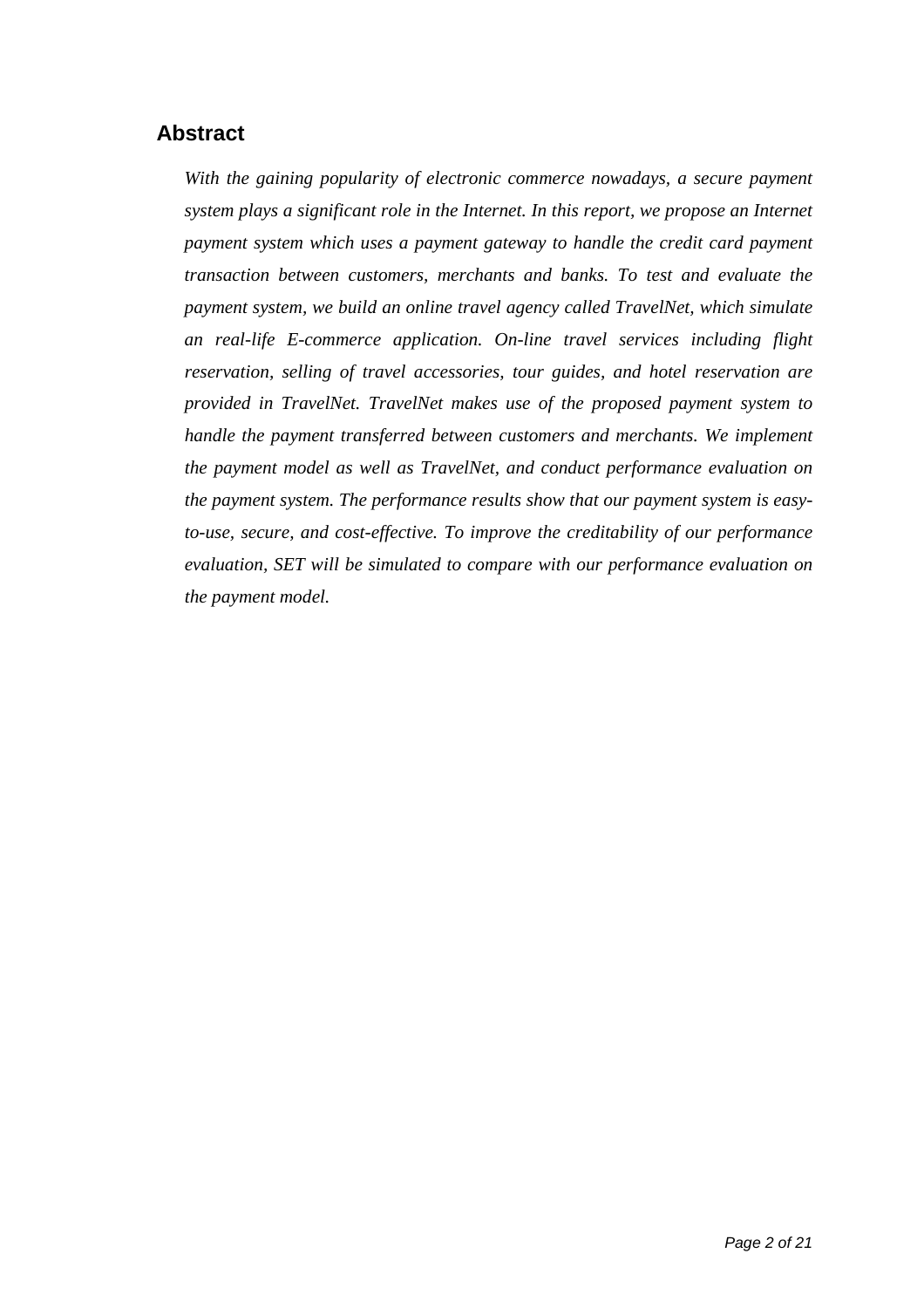# **Contents**

|     |                      | $\boldsymbol{4}$ |
|-----|----------------------|------------------|
| 1.1 |                      |                  |
| 1.2 |                      |                  |
|     |                      |                  |
|     |                      |                  |
| 3.1 |                      |                  |
| 3.2 |                      |                  |
|     |                      |                  |
| 4.1 |                      |                  |
| 4.2 |                      |                  |
| 4.3 |                      |                  |
| 4.4 |                      |                  |
|     | 5. Simulation 14     |                  |
| 5.1 |                      |                  |
| 5.2 |                      |                  |
| 5.3 |                      |                  |
| 5.4 |                      |                  |
|     | 6. System Evaluation | 16               |
| 6.1 |                      | 16               |
| 6.2 |                      | 17               |
|     |                      | 20               |
| 20  |                      |                  |
|     |                      | 20               |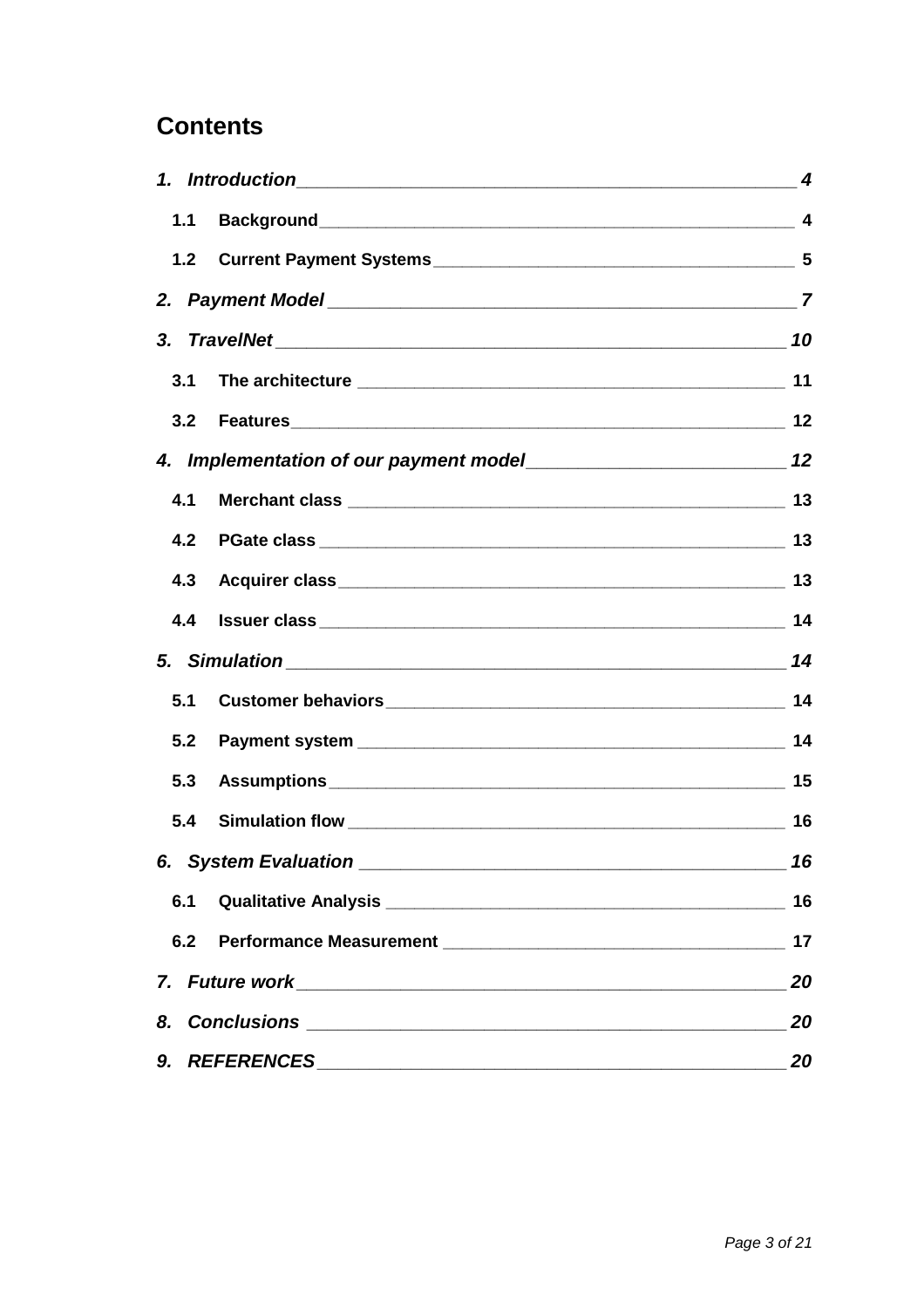### **1. Introduction**

### -- 
-

Editors of the National Geographic Traveler Magazine [1] elect cyberspace to be one out of fifty places that travelers should visit in their life time. They conclude that Cyberspace is one of the world wonders and a place easy to access for travelers. From the economical point of view, the electronic market size is huge, and Internet can provide advantages to all kinds of economic activities. Therefore, many different electronic commerce applications are created every moment worldwide.

Internet invents a new style of life. It breaks the physical barriers of time and space, so that people can go around the world without leaving home. Most importantly, customers can buy goods or make monetary transactions through the World Wide Web, using mouse and keyboard for buying instead of physically visiting a shop.

Four major elements are associated with payment systems: (1) the parties involved; (2) the means of payment; (3) the medium of exchange; and (4) the infrastructure handling transactions. The parties involved can range from banks or financial institutions, individuals, non-bank corporations, to computer software providers. The means of payment include currency, credit and bank deposit. The medium of exchange includes cash, credit cards, checks, or bills. The infrastructure handling the transaction can be ATMs and POSs, check and bill clearing systems, and Internet banking. These elements are common to most of the payment systems.

For the transactions performed in Internet in an electronic form, we need a secure Internet payment system to handle the transactions. The following criteria should be considered when an Internet payment system is introduced:

- Security: The major concern in the payment system used in the Internet is security. As the communication networks are not secure enough, intruders can steal personal information from customers and make use of the information illegitimately. To prevent fraud and disputes, the system should incorporate entity authentication of the parties, message integrity protection, and nonrepudiation of payment order. The number of parties involved in the payment process is also a factor to affect the security of the system.
- Cost: The revenue of payment orders should be larger than the expense of the payment system. Cryptography is used to encrypt critical information before it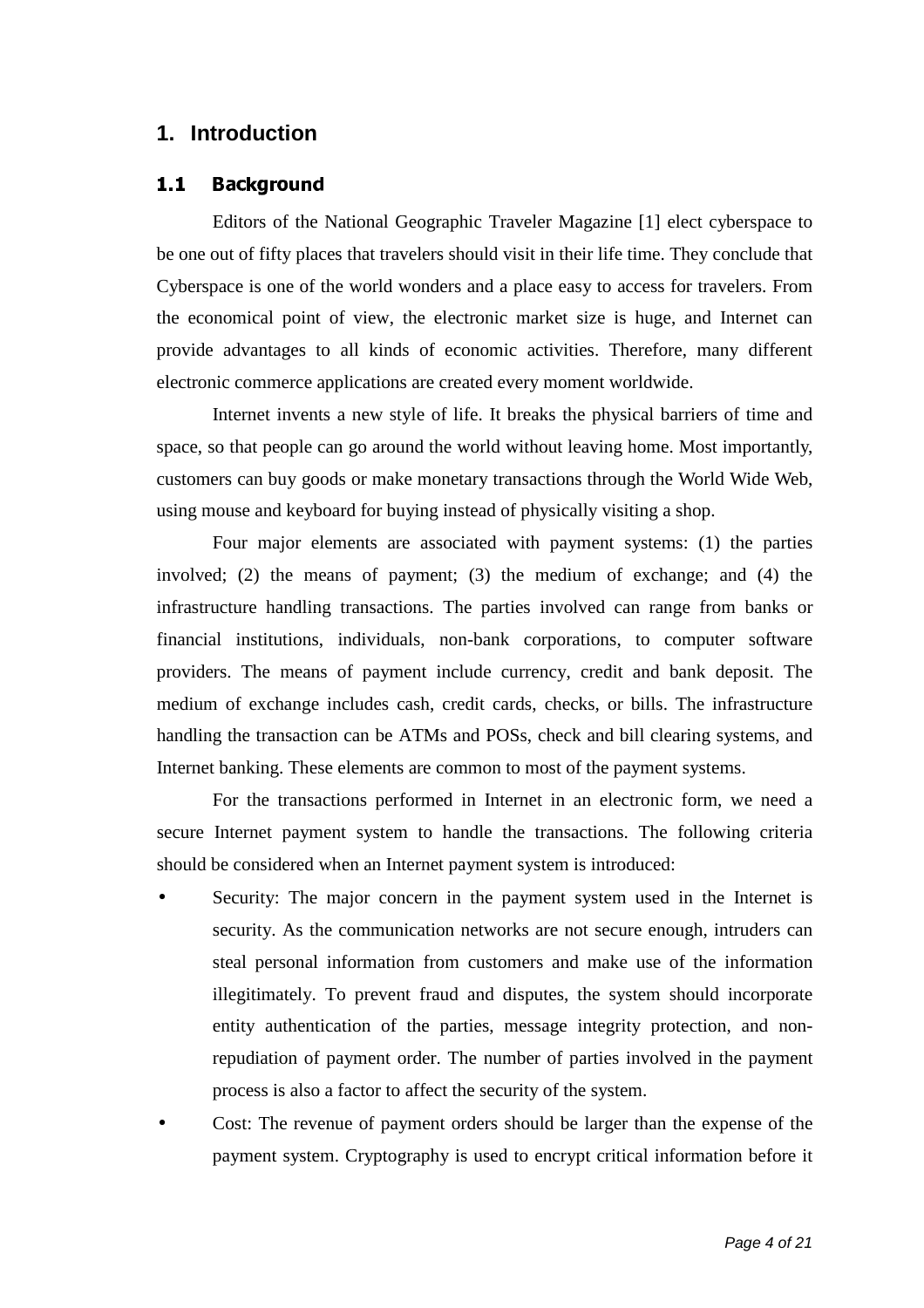is transmitted to the network. Higher security is achieved by a complex cryptographic algorithm at a higher cost. As a result, higher security is used only for higher transaction cost as the cost for complex cryptography algorithms can then be justified.

- Time: The time of the payment process should be reasonably fast so that customers are not kept waiting impatiently. The efficiency of the payment system, on the other hand, depends on the computation time of the cryptographic algorithm, the payment mechanism, and the number of parties involved in the payment process.
- Capacity: The capacity of the system is regarding the number of people who can use it concurrently. In other words, it refers to the maximum number of people who can use the system for on-line purchase without system failure due to overloading.

#### - !"#%\$!&'-"(&

Secure Electronic Transaction (SET) [2] was incorporated by MasterCard and Visa. It supports electronic commerce security based on Certificate Authority (CA). SET protocol includes a payment section which is able to deal with different credit cards, and it applies an acquirer payment gateway which is able to authorize the usage of existing bankcard networks. In the authorization request sent by the merchant to the acquirer, the purchase instruction of the customer enables the acquirer to verify that the merchant and the customer agree as to what is purchased and how much is authorized. SET is a well-known secure electronic commerce payment protocol where five parties, namely, (1) customer, (2) merchant, (3) payment gateway (same as acquirer), (4) certificate authority and (5) issuer, are involved in the payment process. Consequently, much computation time is required for producing, encrypting, decrypting and verifying signatures for all parties involved. Although SET is secure for making online electronic transactions, it is not recommended for micro-payment because it is too timeconsuming. Besides, all parties may have to authenticate themselves, for security reasons, introducing more performance penalties.

Secure Socket Layer (SSL) Protocol [3] was developed by Netscape Communications Corporation. It provides privacy and reliability between two communicating applications. The protocol is composed of two layers. At the lowest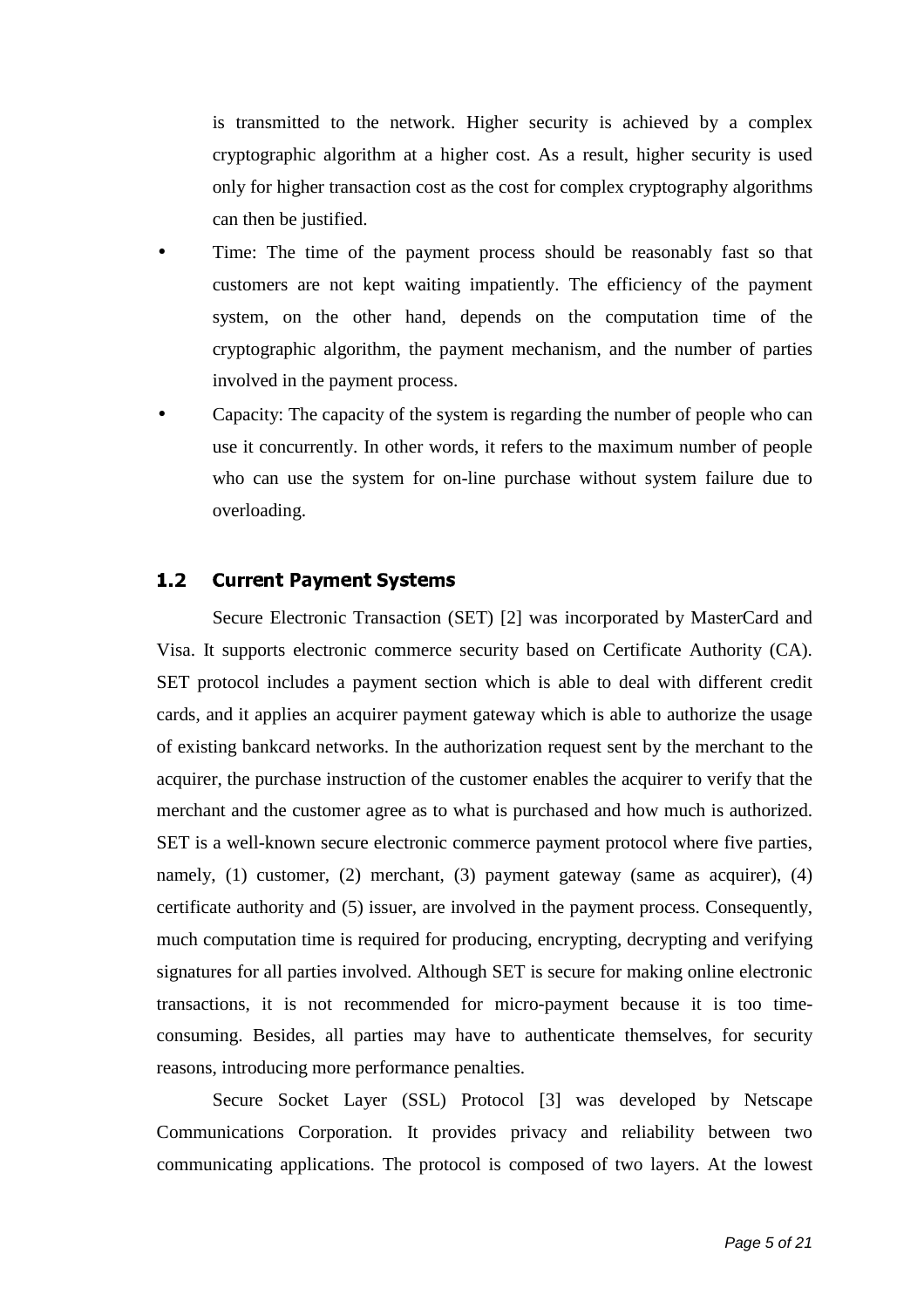level, developed on top of some reliable transport protocols (e.g., TCP), is the SSL Record Protocol which receives uninterpreted data from higher layers in non-empty blocks of arbitrary size. The SSL Record Protocol is used for the encapsulation of various higher level protocols. One such encapsulated protocol, the SSL Handshake Protocol, allows the server and client to authenticate each other and to negotiate an encryption algorithm with its associated cryptographic keys before the application protocol transmits or receives its first byte of data. One advantage of SSL is that it is independent of an application protocol. A higher level protocol can be built on top of the SSL Protocol transparently. For online communications, SSL allows traffic between a Web server and a client (i.e., the browser) to be strongly encrypted, using the public key technology. When compared with SET Protocol for online electronic transactions, the major disadvantage of SSL is that it cannot prevent personal information from being stolen. Furthermore, the merchant can examine or tamper this information. Comparisons between SET and SSL can be found in [4].

Qudro-way Internet Payment Protocol (QIPP) [5] is a simple yet secure electronic payment for the electronic market on the World Wide Web. The Protocol imitates the conventional payment in a shop. There are four parties involved: customer, merchant, payment gateway and certificate authority. It is different from most other payment systems as the payment is initiated by the customer and the merchant is not directly involved in the payment process. One resulting benefit is that the merchant is virtually excluded from being able to attack the customer's bank account.

In this report, we present an Internet payment system satisfying the criteria for security requirements. The remainder of this report is organized as follows. Section 2 presents the proposed Internet payment model which is designed for an online electronic commerce application. Section 3 presents TravelNet, an online Web application integrated with the proposed payment model. Section 4 presents the implementation of our payment model which is implemented by Java programming language. Section 5 presents the simulation on different payment systems and they are used to conduct experiments for quantitative comparisons. Section 6 presents an evaluation of the security and performance of our payment system. Section 7 presents the future work. Section 8 presents the conclusion of this report.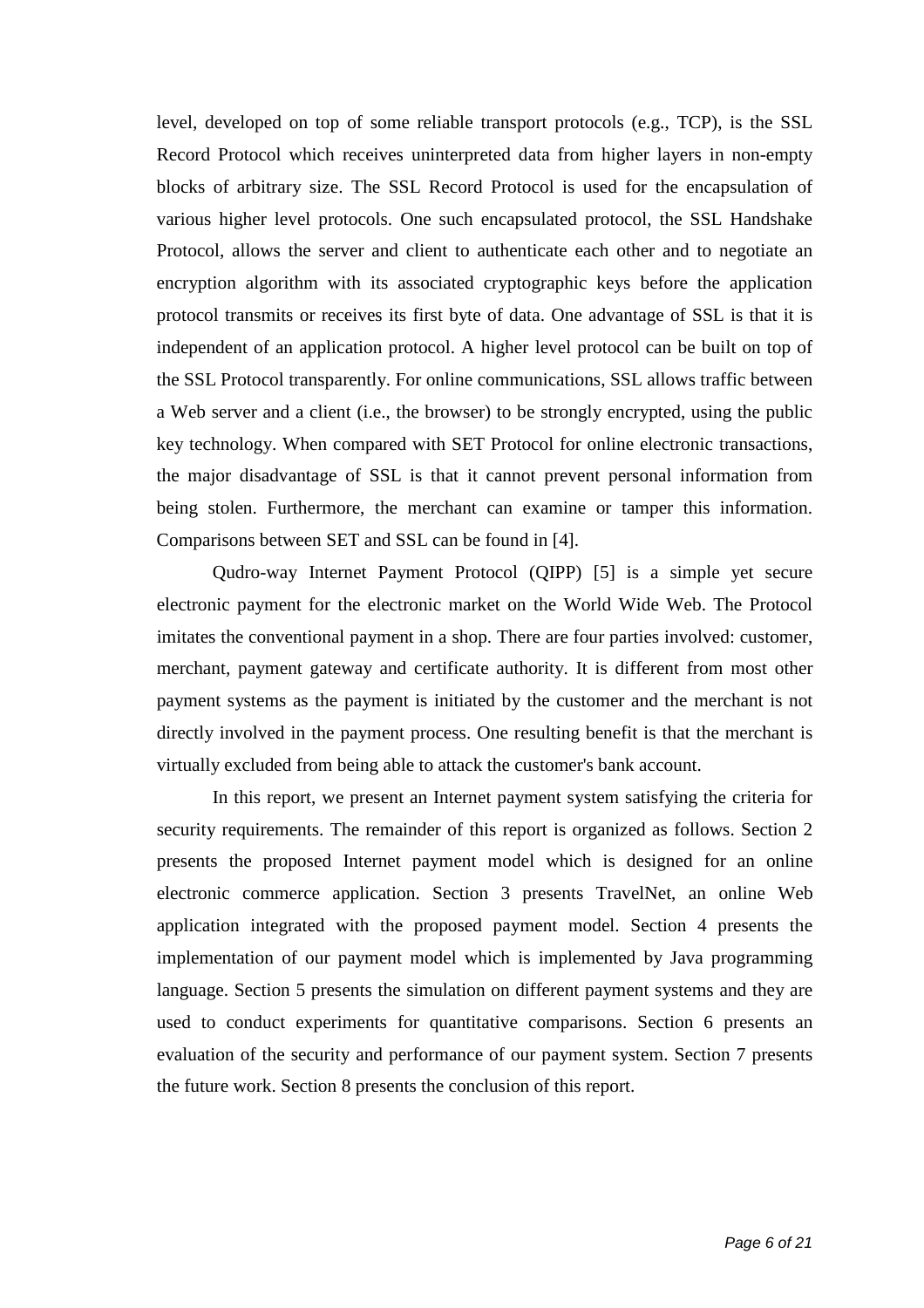### **2. Payment Model**

In this section we propose an Internet payment system. The proposed system simulates the buying behavior of customers who use a credit card or cash card to buy goods. The procedure of buying goods in our payment system is the same as that in a real life.

The system provides credit card and cash payment. Customers must own a credit card or a cash card in order to make online transactions. The conventional shopping choice is preserved. That is, customers first browse the goods in the merchant shop (which resides in a Website), then they pick up those wanted goods (put them into a virtual cart). They bring the goods to the cashier (charge out and triggers the payment process) and the transaction is complete after they pay for the goods (perform online payment transaction). Our target users, however, are those who want to browse products and conduct shopping in World Wide Web.

There are four major entities involved in our system. They are customers, merchants, a payment gateway and banks. The Certificate Authority will manage the certificate and those public keys required for the entities. RSA public-key cryptography is used for authentication and encryption purposes. A pair of private/public keys is generated by the customer or by a trusted third party, i.e. the Certificate Authority.

Our main focus is on the purchasing part (how customers interact with merchants) and the payment process (how money is settled down). Other traditional security issues such as how the keys will be managed and distributed to the users are not our major concern. Besides, there is an general assumption that it is secure from attacks in the communications network between the payment gateway and the existing banking system.

Before we describe our payment system, we introduce the conventions that are used in the message content.

| $\bullet$ | address: The mailing address of the customer.                                |
|-----------|------------------------------------------------------------------------------|
| $\bullet$ | amt: The total amount of the purchased goods.                                |
| $\bullet$ | card name: The name of the credit card holder.                               |
| $\bullet$ | card_no: The credit card number of the customer.                             |
| $\bullet$ | card_type: There are three types of credit card: MasterCard (MC), VISA (VS), |
|           | and American Express (AE).                                                   |
|           | e_date: The expiry date of the customer's credit card.                       |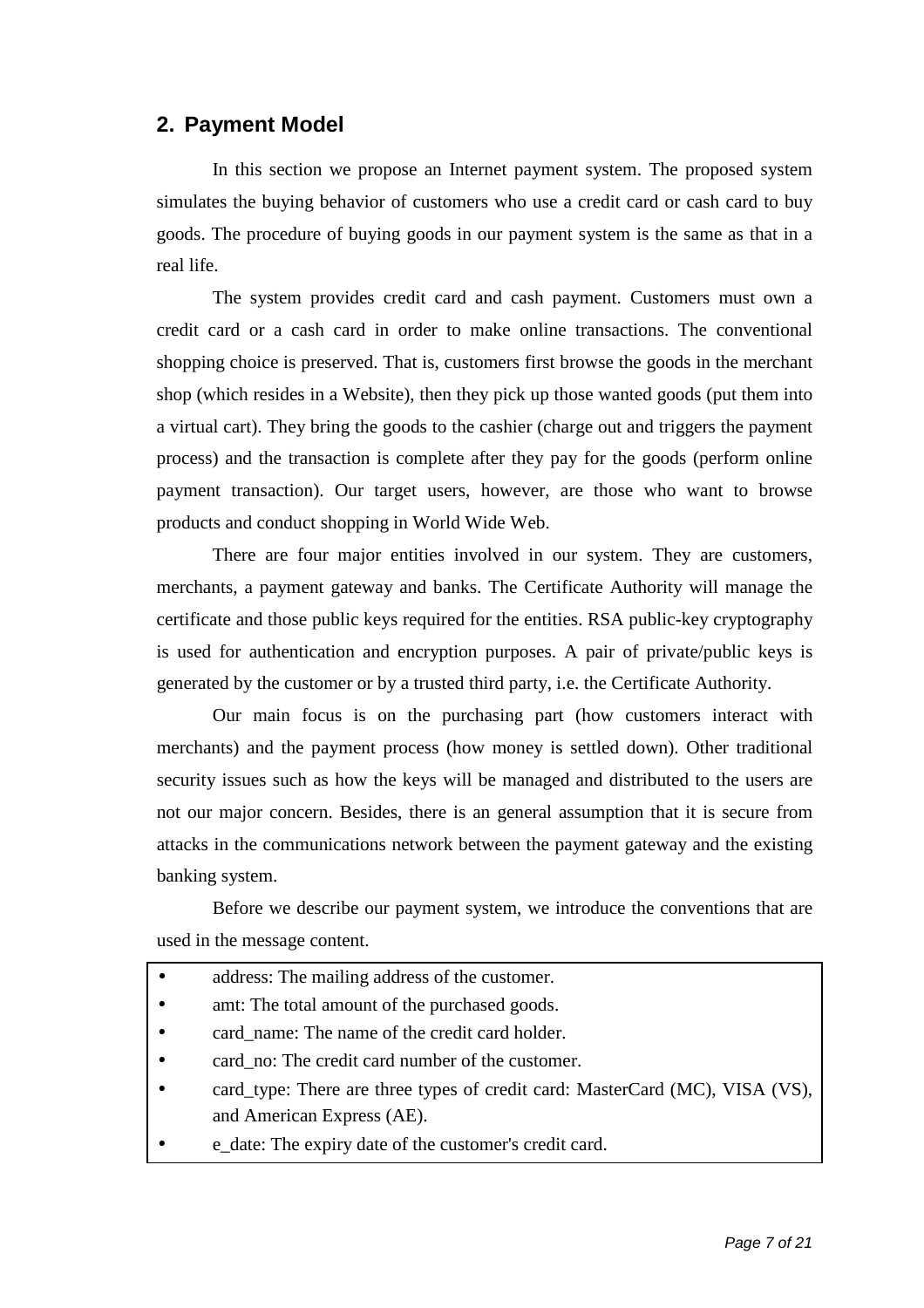- p\_opt: There are two payment options: using credit card (CC), and using electronic coins (EC).
- prod id: An identification number for different products.
- quan: The total quantity of the purchased goods.
- receipt: An unique number recording the transaction for future retrieval when needed.
- RESULT: An acknowledgement from acquirer to merchant, and also from merchant to customer, stating whether the transaction is completed or aborted.
- SIG: The digital signature of a message. It uses the sender's private key to sign on message digest.
- X\_cert: A public-key certificate of different parties, denoted by X. It is composed of the acquirer's name, the public-key, trusted third party's name.  $X =$ Payment Gateway (pg) or bank (bank).
- X id: An 8-digit unique number for different parties X.  $X =$  bank (bank) or merchant (m).
- X name: The name of party X.  $X =$  customer (cust), or merchant (m).
- X\_priv: The private key of party X.  $X = PG$  (pg), bank (bank), customer (cust), or merchant (merc).
- $X$ \_pub: The public key of party  $X$ .  $X = PG$  (pg), bank (bank), customer (cust), or merchant (merc).

*Table 1: Conventions used in the message content of our payment system*

The mechanism of the payment model is shown in Figure 1. The payment process is described in four steps, and the details of the information flows are as follows:

- i. The customer first goes to the merchant's homepage and browses products, and puts the selected goods into a virtual basket. After the customer finishes choosing the products, the payment process is triggered by clicking a button. A secure connection between the customer and the merchant is established using SSL protocol for communications. The customer then enters personal information and credit card information into the browser. In addition, the product information and the total amount will be included in the message which is sent to the merchant. The message content (MC1) in this step is
- **MC1:** *{card\_name, card\_no, e\_date, card\_type, address, prod\_id, quan, amt, p\_opt}by SSL*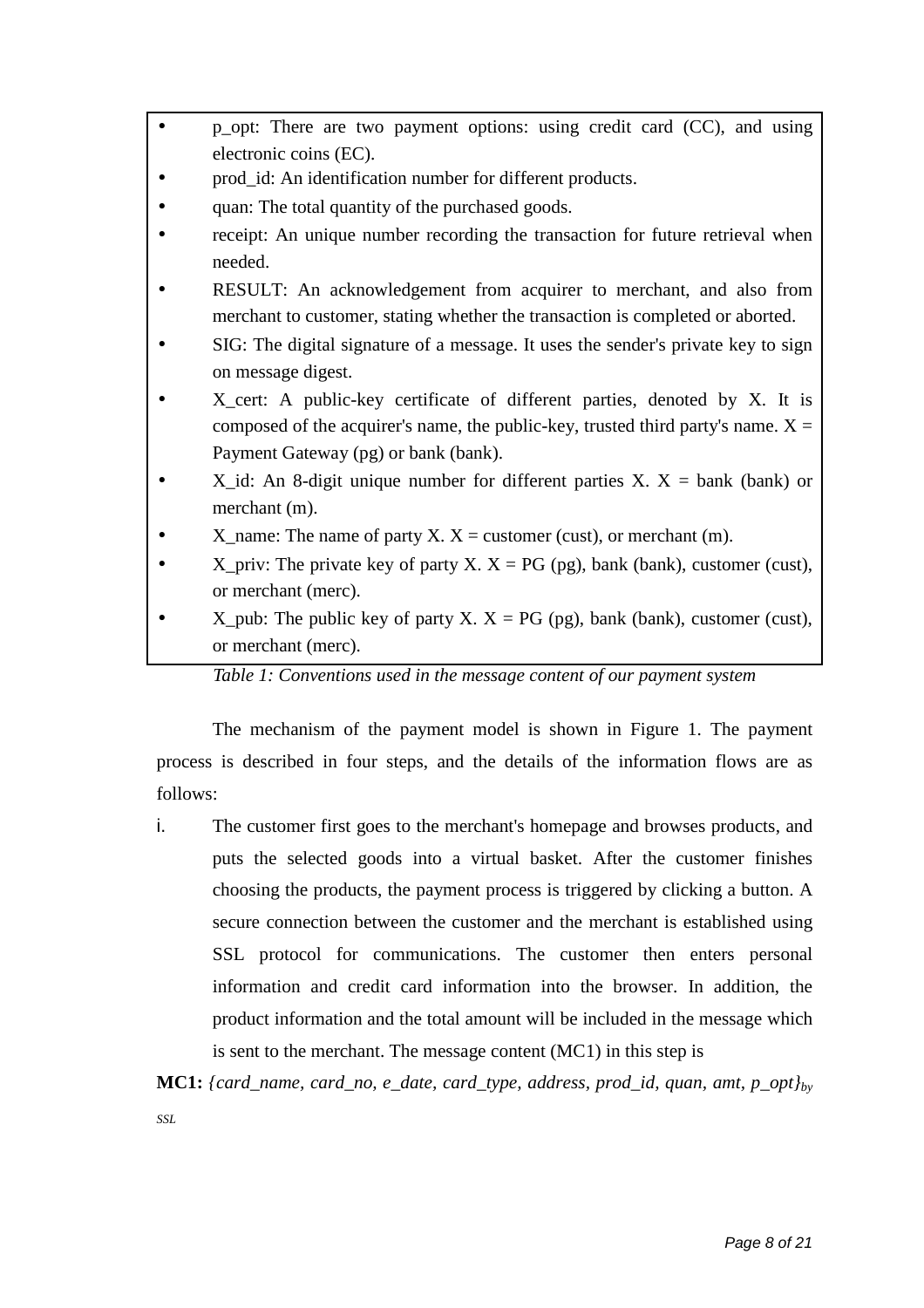ii. Upon the receipt of message MC1, the merchant can get the personal information and credit card information of the customer. The merchant then requests payment authorization and validation of credit card from cardholder's financial institution by composing a message (MC2) which consists of the customer's personal and credit card information, together with the total amount and the merchant's name. This message will be encrypted by the merchant's private key to serve as an authentication. A header, which contains the merchant identification number and a number, denoting the payment option the customer chose, is attached to the message. The whole message is encrypted with the payment gateway's public key to prevent eavesdropping and message tampering. At this step, the merchant will send out the message packet to the PG as

**MC2:** *{{card\_name, card\_no, e\_date, card\_type, amt, m\_name}merc\_priv, m\_id, SIG, p\_opt}pg\_pub*

iii. When the PG receives the message (MC2) from the merchant, the PG first uses the private key to decrypt the message to get a decrypted message and a header. The PG will notice the message is sent by a specific merchant but only the merchant's public key can decrypt the header message. Next, PG will communicate with the issuer (the bank issue customer's credit card) and the acquirer (the bank where merchant's account resides) through an existing banking network which is assumed secure. After the PG receives the response from the issuer and the acquirer, the PG will compose a message (MC3) including the response (whether the credit card is valid and the purchase is within the credit limit) and a receipt to the merchant for record purposes. It is then encrypted by the PG's private key for authentication. In addition to the message, the PG's certificate is adhered to the message. The whole message is encrypted by the merchant's public key for privacy and security purpose.

**MC3:** *{{RESULT, receipt, m\_name}pg\_priv, SIG, pg\_cert}merc\_pub*

iv. Upon the receipt of the PG's message, the merchant will decrypt the message using the private key and then using PG's public key to obtain the original message. After checking the result, the merchant will compose a message (MC4) to inform the customer if the purchase is successful or not. The message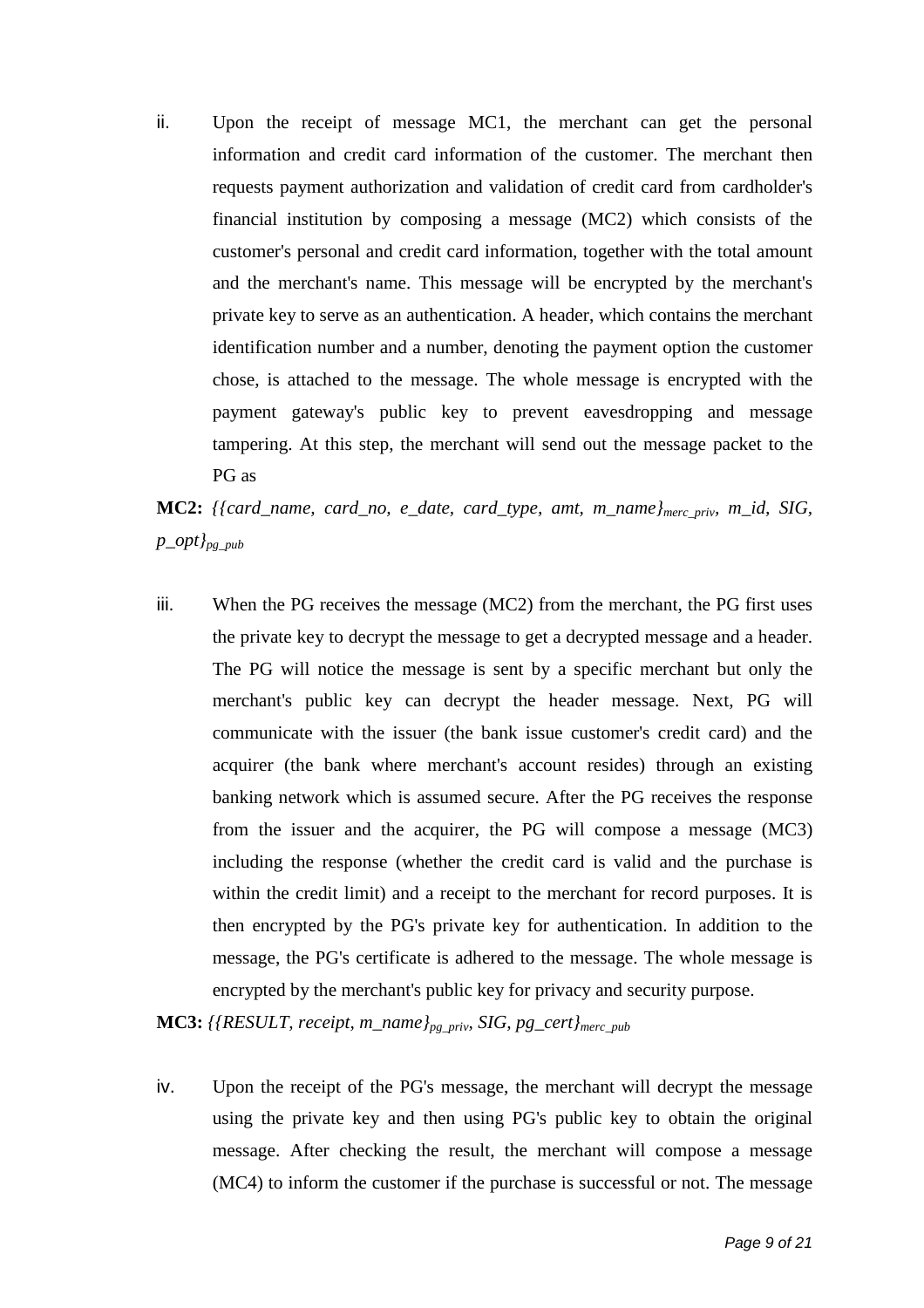will be displayed as an html document for the customer. The message can be decrypted by the SSL for the privacy purpose.

**MC4:** *{RESULT, receipt, prod\_id, quan, card\_name, address}by SSL*



*Fig. 1: The Payment System and Its Payment Process Flows*

After this confirmation message is sent to customer, the payment process is said to be complete.

We have described a light-weight payment system for E-commerce applications. The system is faster yet secure to handle the personal information from being stolen by malicious users. Descriptions on how the system is secure from attacks are given in section 7. It prevents from eavesdropping, message tampering and masquerading attacks. The payment system is implemented and incorporated into an online travel agent system called TravelNet for testing and performance evaluation.

### **3. TravelNet**

TravelNet is a project that simulates a real life E-commerce application, i.e. an online travelling agency. There are similar E-commerce applications in the web, for example, Expedia [6] and Travelocity [7]. TravelNet is an Web application [8] and it provides services like flight reservation, travel accessories selling, tour guides, and hotel reservation. Secured payment [9] will be done by the payment system mentioned in the previous section and the credit card payment is provided by TravelNet.

The followings briefly describe the architecture and features of TravelNet, and how it cooperates with the payment system through a Payment Gateway (PG).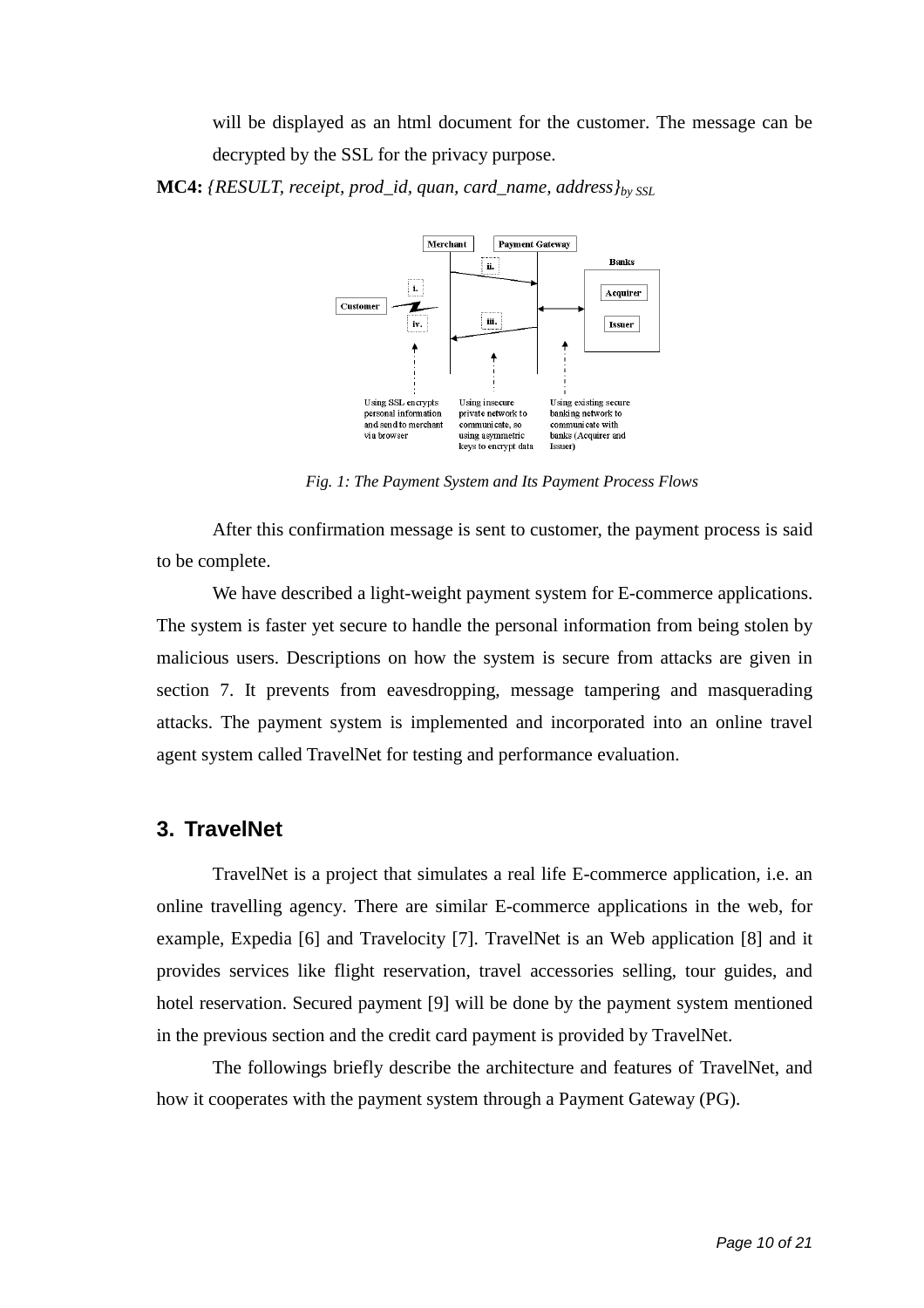### $3.1$ +-,.-/1023.45/365872/

The overall architecture of TravelNet is shown in Figure 2. Details of the information flow are described as follows:



*Fig. 2: The Overall Architecture of TravelNet*

- i. A client communicates with a merchant server through HTTP on the SSL layer. Information from the client like orders and user authentication will be passed to the merchant. Through this channel, the merchant can push responses back to the client.
- ii. The merchant server accesses local user profile database for authentication, updating, inserting new users, etc. We implement the merchant server by Servlets [10, 11]. The main advantages of Java Servlet are the great concurrent performance and platform independent nature. Since all the applications only expose object code, users are not able to view the source code of the programs (for cracking or hacking purposes). Consequently, security is provided on the server.
- iii. The merchant server accesses its local inventory stock database for getting product information or updating inventories.
- iv. The merchant server consults foreign companies (e.g. flight companies in TravelNet) for product information query, booking, ordering, etc.
- v. Connected to the payment gateway (PG), the merchant server requests a payment from a specific credit card. Message to PG will be encrypted by an agreed public key of PG and TravelNet's private key will be used for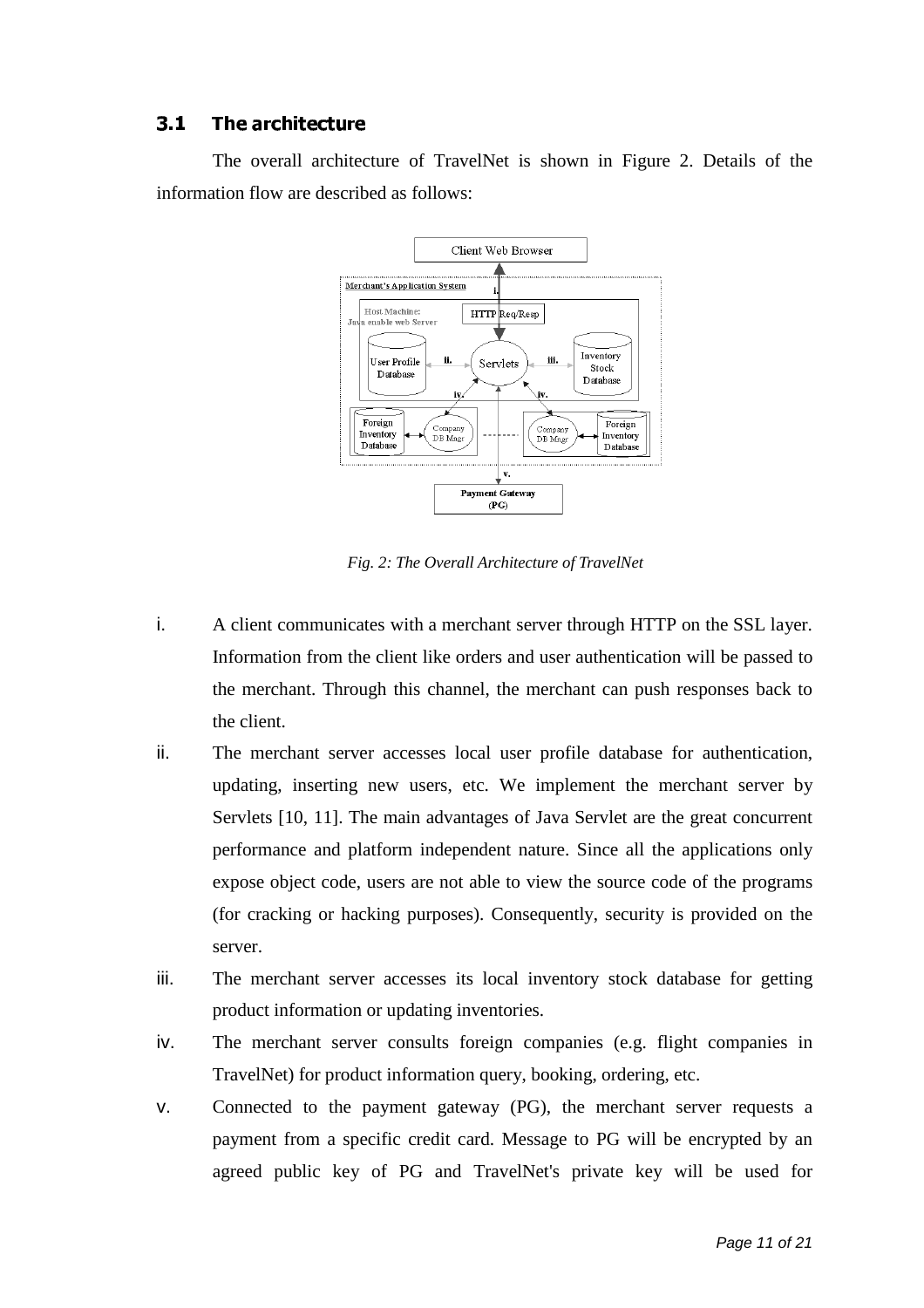authentication (MC2). An acknowledgement of a successful or unsuccessful transaction will be encrypted by TravelNet's public key and send back from PG to TravelNet (MC3).

#### 9:;=<6>-?@8AB>-C

A number of features are provided based on the architecture of TravelNet. They include:

- 1). User Registration and Profile Management: Users should register for membership before using TravelNet online reservation and shopping service. After being a member of TravelNet, the users can login the system to use the service and change their profile whenever they want.
- 2). Flight Search: Users can search for available flights by means of one of three methods, i.e., the one-way search, the round-trip search and the multiple destination search. Once they have searched for a suitable flight, they can add the item in the Itinerary for reservation of tickets.
- 3). Itinerary Management: Users can view and modify their itineraries with this service. They can also confirm the reservation and trigger the payment service for the reservation.
- 4). Travel Accessories Shop: Users can buy travelling accessories like luggage, maps and travel guide books in this online shop. They can add and remove items in a shopping basket during their shopping time. Finally, they can check out the shopping basket and request the payment gateway for payment.
- 5). Travel Guides: Users can obtain tourist information of the cities covered by TravelNet so that it will be convenient for them to plan for their trips.

### **4. Implementation of our payment model**

We implement our payment model by Java programming language version 1.2.2. An additional logi.crypto [12] Java package is served as a tool for developing the encryption and authentication in our payment model.

Four classes (Merchant, PGate, Acquirer and Issuer) are implemented to describe the behaviors of the merchant, the payment gateway, the acquirer and the issuer respectively. The Acquirer class and Issuer class simulate the behavior of the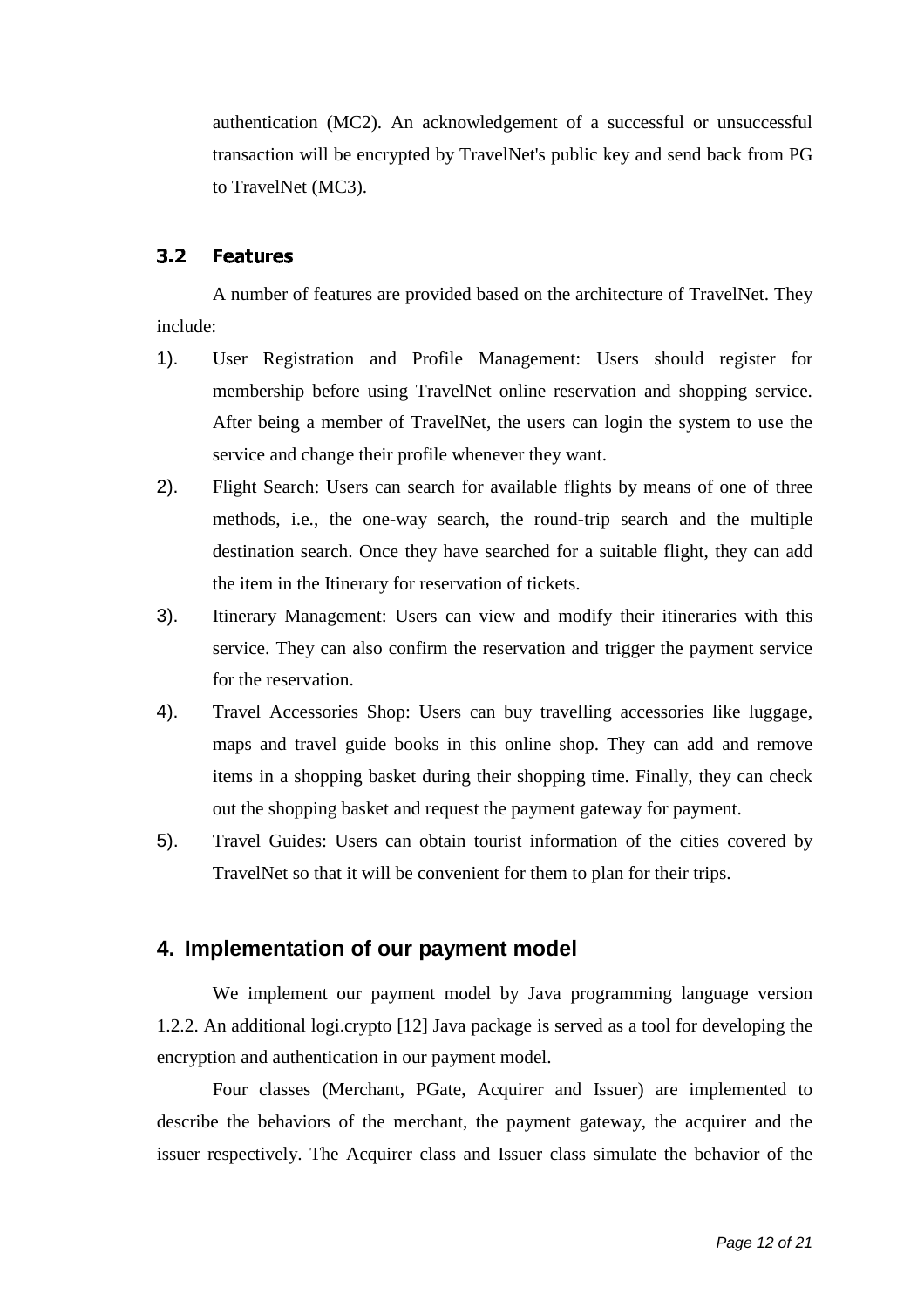banking system. The payment authorization and the payment capture are handled at the same time in our model, whereas in the real-life practices, they can be handled separately at different times.

The customer's credit card account and the merchant's account are stored in a Oracle 8*i* [13] database. Verifying the account is the same as retrieving the data from the database for checking.

#### $\mathbf{A}$ . 1 Ghadhamada a shekara a shekara a shekara a shekara a shekara a shekara a shekara a shekara a shekara a shekara

It is embedded in the merchant web server. The aim of this class is to ask for payment authorization of the customer's credit card account from the issuer and payment capture from the acquirer. The request is sent to the issuer and acquirer via the payment gateway. When it receives the reply from the payment gateway, it will inform the customer by posting the information on the customer's web browser.

When this class is initiated, it first makes a connection to the Payment Gateway with a specified Internet address and port number by socket programming. After the connection is established, they can communicate to complete the payment order.

#### $4.2$ SUTVIVIDE SUITE AND RESIDENCE AND RESIDENCE AND RESIDENCE AND RESIDENCE AND RESIDENCE AND RESIDENCE AND RESIDENCE AND RESIDENCE AND RESIDENCE AND RESIDENCE AND RESIDENCE AND RESIDENCE AND RESIDENCE AND RESIDENCE AND RESIDE

It is a gateway for other systems to communicate with banking network. It picks out the relevant information to accomplish the payment authorization or the payment capture and forwards them to the Issuer or Acquirer respectively.

This class is implemented by Java Thread programming. Therefore, it allows multiple merchants to communicate with the Payment Gateway concurrently. Besides, all activities are recorded in a  $log$  file called "pgate. $log$ ".

Moreover, the PGate class has to be operated continuously to handle the requests from Merchant class and responses from Acquirer class and Issuer class.

#### $4.3$  $\mathcal{L}_\mathbf{R}$  and  $\mathcal{L}_\mathbf{R}$  and  $\mathcal{L}_\mathbf{R}$  and  $\mathcal{L}_\mathbf{R}$  and  $\mathcal{L}_\mathbf{R}$  and  $\mathcal{L}_\mathbf{R}$  and  $\mathcal{L}_\mathbf{R}$  and  $\mathcal{L}_\mathbf{R}$  and  $\mathcal{L}_\mathbf{R}$  and  $\mathcal{L}_\mathbf{R}$  and  $\mathcal{L}_\mathbf{R}$  and  $\mathcal{L}_\mathbf{R$

The aim of this class is to handle the payment authorization. It will verify whether the customer's credit card account is correct and the credit limit is not over. If both are correct, it will debit customer's account and sends acknowledgement to the merchant via payment gateway; otherwise, negative acknowledgement is sent instead.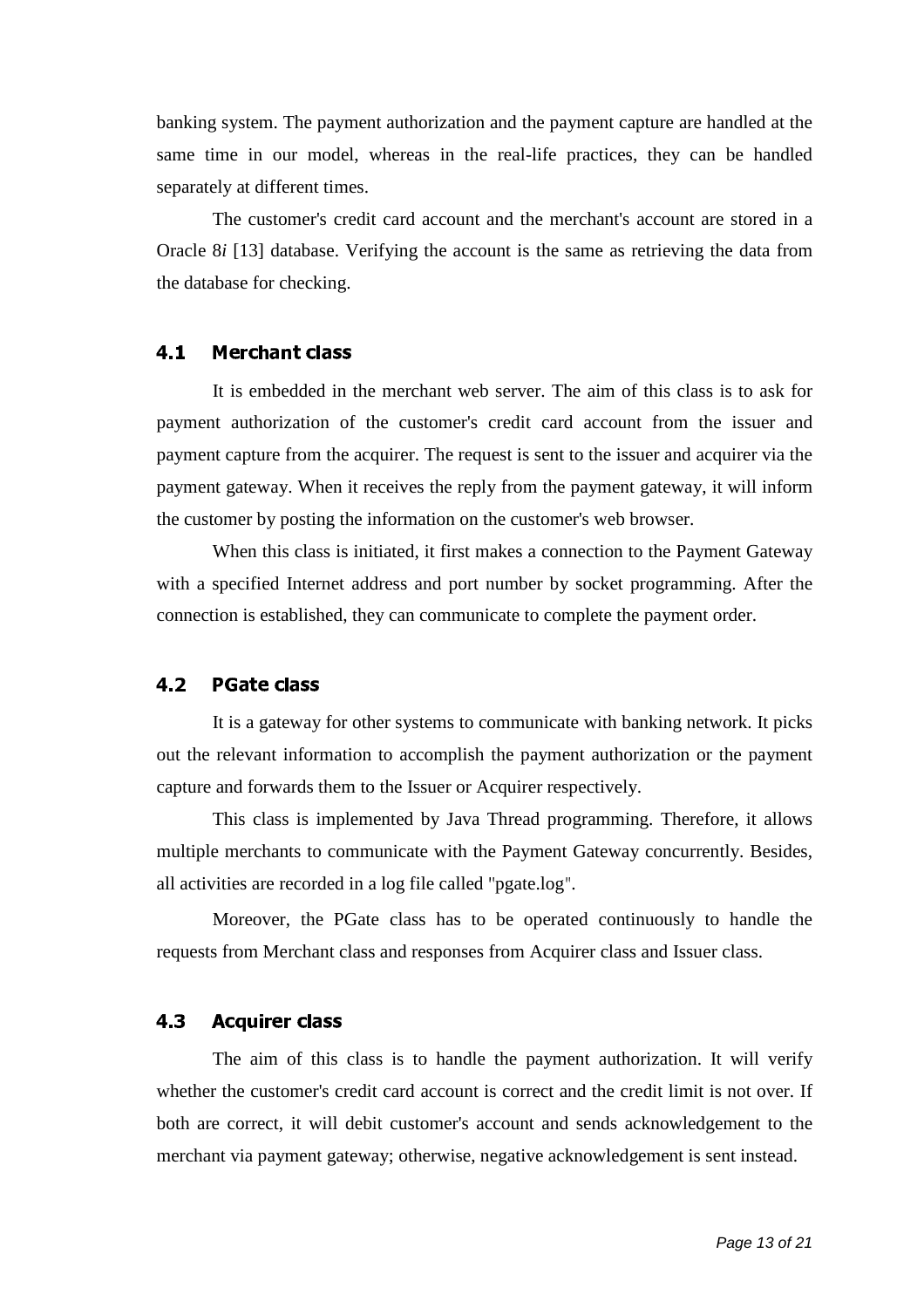Besides, all activities are recorded in a log file called "acquirer.log". It records the time and the SQL statements which are committed.

The aim of this class is to handle the payment capture. It will verify whether the merchant's account corresponds to the right merchant. If it is authenticated, it will credit merchant's account and sends acknowledgement to the merchant via payment gateway; otherwise, negative acknowledgement is sent instead.

Besides, all activities are recorded in a log file called "issuer.log". It records the time and the SQL statements which are committed.

### **5. Simulation**

In this section, we describe the simulation of existing payment systems. We first describe the behaviors of customer in the simulation. Hence we present the payment system, SET protocol, to be simulated. Then we list the assumptions used throughout the simulation and describe the overall picture of the simulation flow in the last part.

#### $5.1$ lnme-d8opq(fgr-fs-j tupgd

For each customer, he/she has two states in the simulation run, either he/she roams around the web page or pays the goods in the web page. In simple words, there are two routes for the customer to behave in the web page. One route is from roaming  $\rightarrow$  paying  $\rightarrow$  leaving the web page; the other route is from roaming  $\rightarrow$  leaving the web page.

The customer arrival time (when he/she requests the web page) variable and the roaming time (total time used in the web page other than paying goods) variable are randomly generated using a exponential distribution.

#### $5.2$ wuxi ya kuma kwa kuma kwa kuma kuma kwa kuma kwa kuma kwa kuma kuma kwa kuma kwa kuma kwa kuma kwa kuma kwa ku

We simulate the SET payment system and compare with our payment model. We will simulate the purchase request, the payment authorization and the payment capture processes only. The cardholder registration and the merchant registration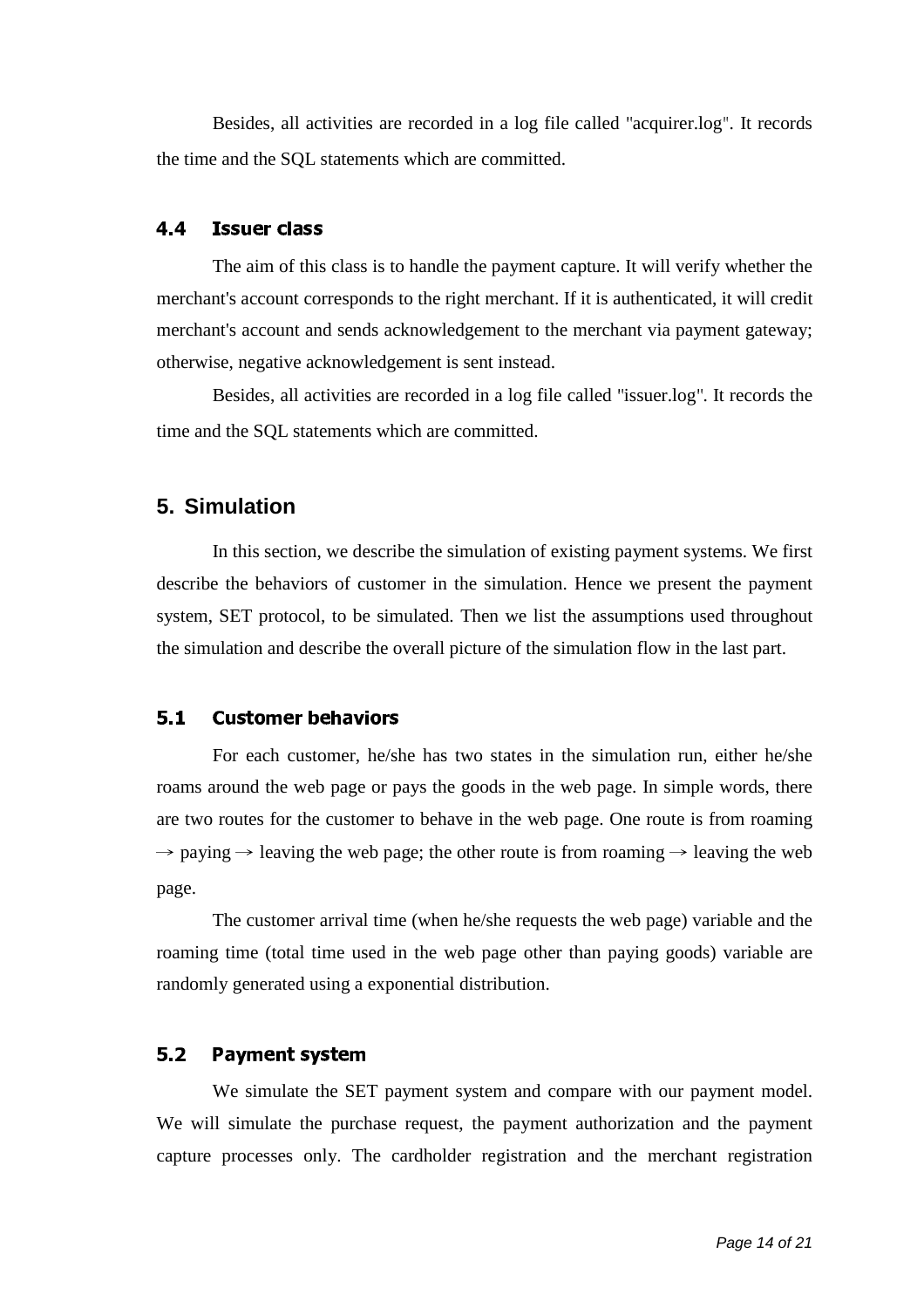processes are ensured to take place before the customer plays it to proceed the payment transaction to the merchant.

We define a set of time variables to act as the time for different operations. The operations are generating symmetric key, encrypting message, decrypting message, verifying digital certificate, generating digital signature, generating digital envelope, and verifying integrity.

We introduce a loading time variable to acquire a more realistic simulation. When there is a huge number of payment transactions coming in the payment system, the loading of the payment system will increase dramatically and the service time will be longer. Adding this variable into the simulation can provide a real picture to that situation.

We will not only simulate the SET protocol, other payment system such as QIPP protocol is to be simulated. Our payment model will be compared with other payment systems in the performance and security levels.

### 5.3 }~F6 8-

Here we list all assumptions on the simulation of different payment systems:

- i. All time variables are in the unit of seconds
- ii. All time variables are with mean  $\mu$  seconds and standard deviation  $\sigma$  seconds generated from distribution functions (Exponential, Uniform, Normal, Poisson, etc.).
- iii. The time of requesting the web page and responding the customer are included in the roaming time variable.
- iv. Each customer has two behaviors only. Either they will pay for the goods at most once (one payment is processing per customer) or they will roam around another web page without buying goods.
- v. No time is counted into the initializing of wallet software in the customer side.
- vi. There is a loading variable which will be added to the payment processing time when there is a multiple of twenty people making payment.
- vii. The payment processing time will be counted by a combination of time variables (encryption, decryption, database connection, database retrieving and message composing).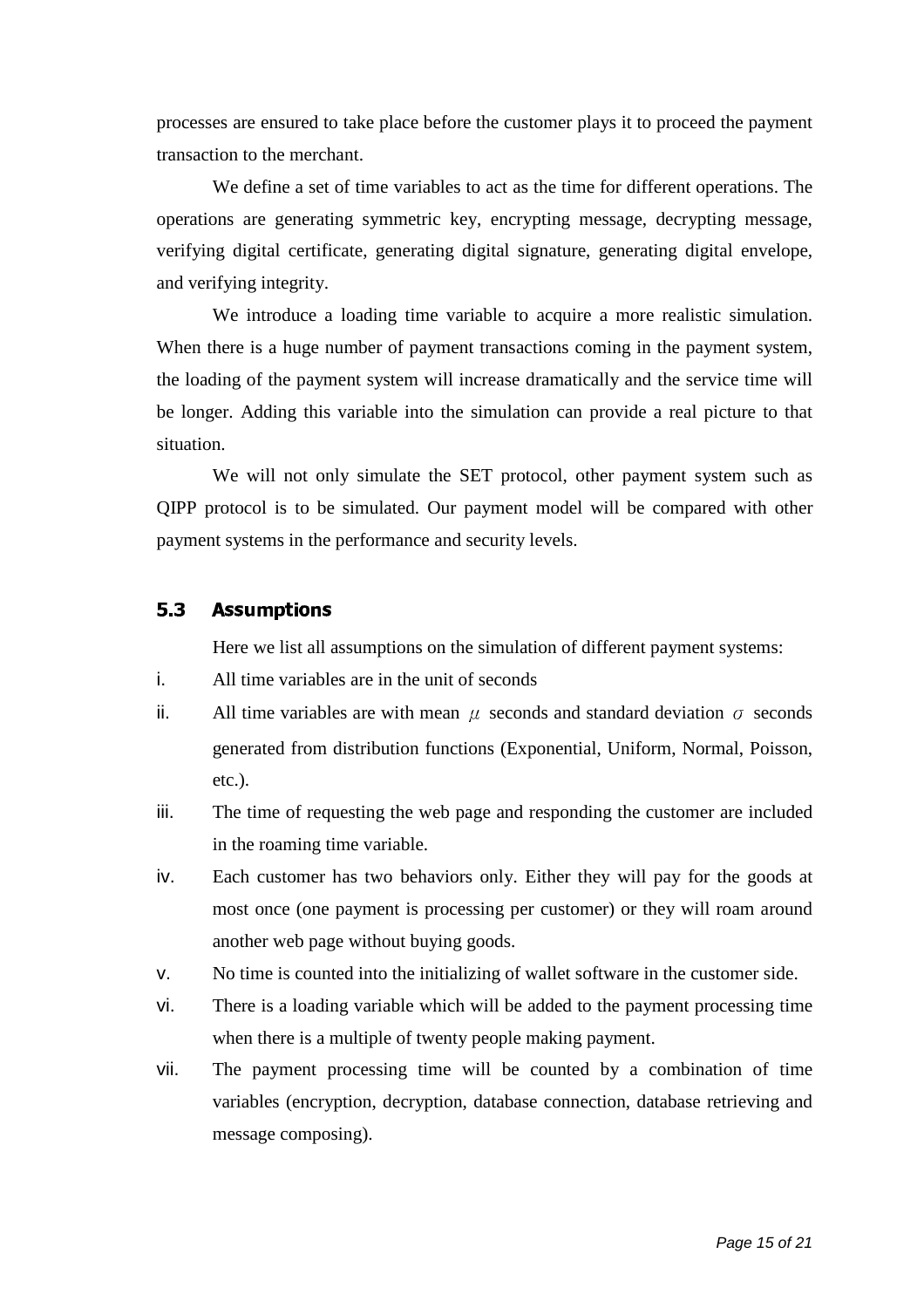viii. Different payment systems have a bit different implementation in the area of payment processing. However, there will be no changes on the behavior of the customer.

In our simulation, we use JavaSim [14], a set of Java packages for building discrete event process-based simulation, and also Java Development Kit version 1.2.2. to implement our simulation model.

The emphasis in our simulation is on the purchase request stage in the payment system. The stage includes customers roam around the web page for favorite goods, customers pay for the goods by electronic means, merchants ask for the payment authorization and the payment capture, and the acknowledgement from the merchant to the customer. The payment authorization and the payment capture are handled by the middle party (Payment Gateway) and/or the banking systems. We obtain the average time occupied in running the simulation for the evaluation of the different payment systems.

### **6. System Evaluation**

In this section, we evaluate the design of our payment model which is incorporated in TravelNet. There are two aspects to evaluate: qualitative and quantitative analyses. In qualitative analysis, we discuss the security attacks that may occur to TravelNet, and how our defensive mechanism works. In the quantitative analysis, we evaluate the performance of the TravelNet payment system.

#### \_\_\_ n- 8J%- \

For a system to be secure from potential attacks, it should handle the attacks on eavesdropping, message tampering and masquerading. TravelNet and the payment system are secure from those attacks.

1). Eavesdropping: Attackers cannot see the contents of the message (MC1 and MC4) on the personal information throughout the payment process. The customer's information is encrypted by the SSL protocol. The merchant's message (MC2) sent to PG is encrypted by the PG's public key. Besides, the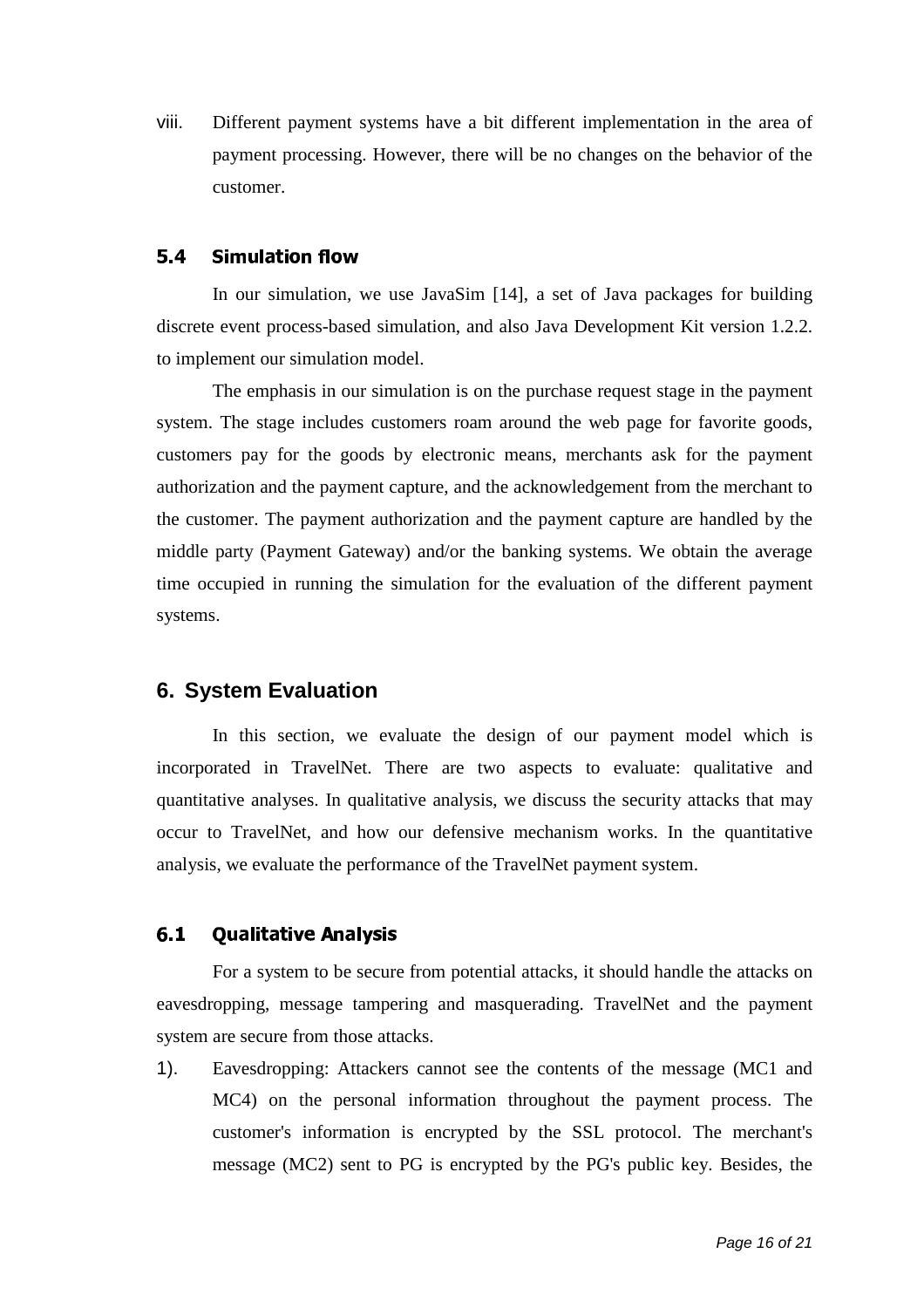message (MC3) sent back to the merchant from PG is encrypted by the merchant's public key. Hence, no one can understand the message except the one who owns the corresponding private key for message decryption.

- 2). Message tampering: Any encrypted message cannot be tampered with, since it will not be possible to decrypt it after it has been changed. By using message digests, a digitally signed message cannot be tampered with. In MC2 and MC3, for example, digitally signed messages are used to prevent message tampering attack.
- 3). Masquerading: TravelNet system gets a server certificate from a trust third party for authentication purpose. Masquerading is consequently prevented on the system. Moreover, messages are authenticated with a digital signature to prevent masquerading. As a digital signature uses an owner's private key, no other people owns the private key except the owner.

Comparing with the performance of the SET protocol, our system is faster in terms of the number of symmetric keys generated. In the SET protocol, the number of symmetric keys generated is six while our proposed system does not require any. The time required for creating the symmetric keys increases dramatically when the number of key generation increases. Therefore, we can conclude that our system will get a much better performance than the SET protocol while a satisfactory level of security can be achieved.

#### $6.2$ £U¤¥¦§¨¦©#ª«-¬\¥#J¥ª®\¯¦¥©(¥«°

In our experiments, the server always allows concurrent users to request a payment and all the requests can be executed concurrently. The merchant, however, can specify the type of execution scenario, either sequential or concurrent. For a single request, the total checkout time in TravelNet is between 1.7 seconds and 2 seconds. The time could be as long as 10 seconds in the worse scenario. To filter out noises, we perform 5 executions to obtain the average time measure for each data point in every experiment.

The performance measurement is based on two different models: Multiplethreaded model and single-threaded model. In the multiple-threaded model, requests are processed in parallel. Each request will obtain only a portion of the server resources, which is reversely proportional to the number of requests. For example,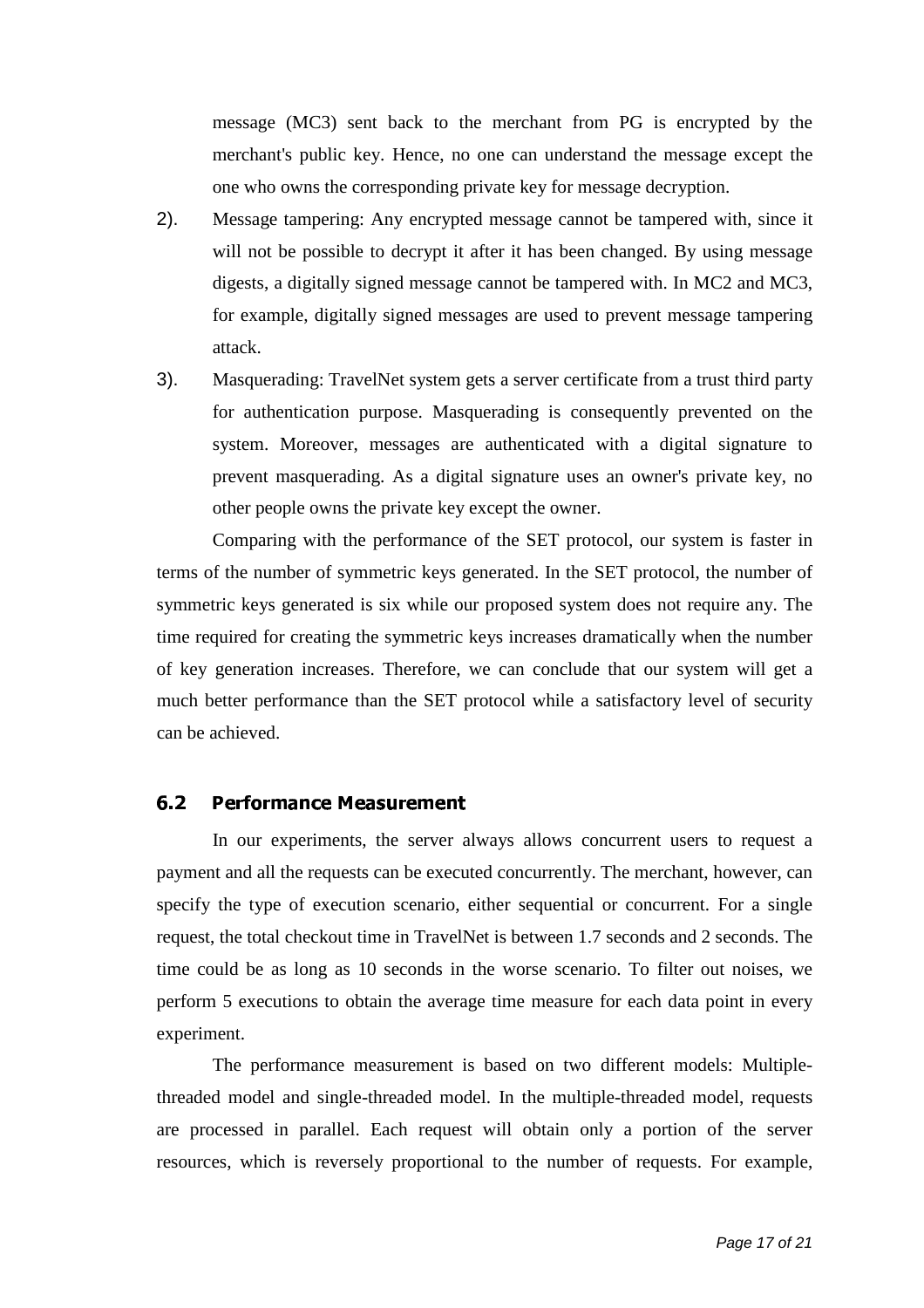when there are 10 concurrent users requests, each client process will be on the average 10 times slower than each executing alone, as each of them only grasp 10% of the server resources. The time of overlapping processes will consequently be longer. There is also an extra task switching overhead that is very significant when the number of tasks becomes large. As displayed in Figure 3, the payment process time increases as the number of concurrent users increases. We can also see in Figure 3 that the total payment process time is divided into two parts: time spent on the Merchant client, and time spent on the Payment system server. In terms of the portion of time spent for the total checkout process, payment server contributes over 80%.



*Fig. 3: Payment Transaction Time in Multiple-Threaded Model*

In the single-threaded model, TravelNet clients request in a first-come-firstserve manner. Every request waits for all the previous requests to be finished before it can gain access to the server resources. Figure 4 shows the average total process time and the time spent on PG for the single-threaded model. As a comparison, we can see from Figure 5 that its average process time is much shorter than that of the multiplethreaded model. The main reason is due to database resource conflict for the multiplethreaded model when the multiple concurrent processes access the PG, which currently has only one merchant, namely, TravelNet. As the PG server resources have to be shared among the multiple requests, the requests will hold resource (e.g., lock a data item) and compete with each other, thus delaying the complete time. In the singlethreaded model, server resources are not shared among the requests and only a taskswitching time is necessary between each request. As the response time is quite important in such an interactive application, the single-threaded model behaves better than the multiple-threaded model. It is noted, however, that if we have multiple merchants in the PG which handles different requests with independent merchants, the multiple-threaded model would be significantly improved.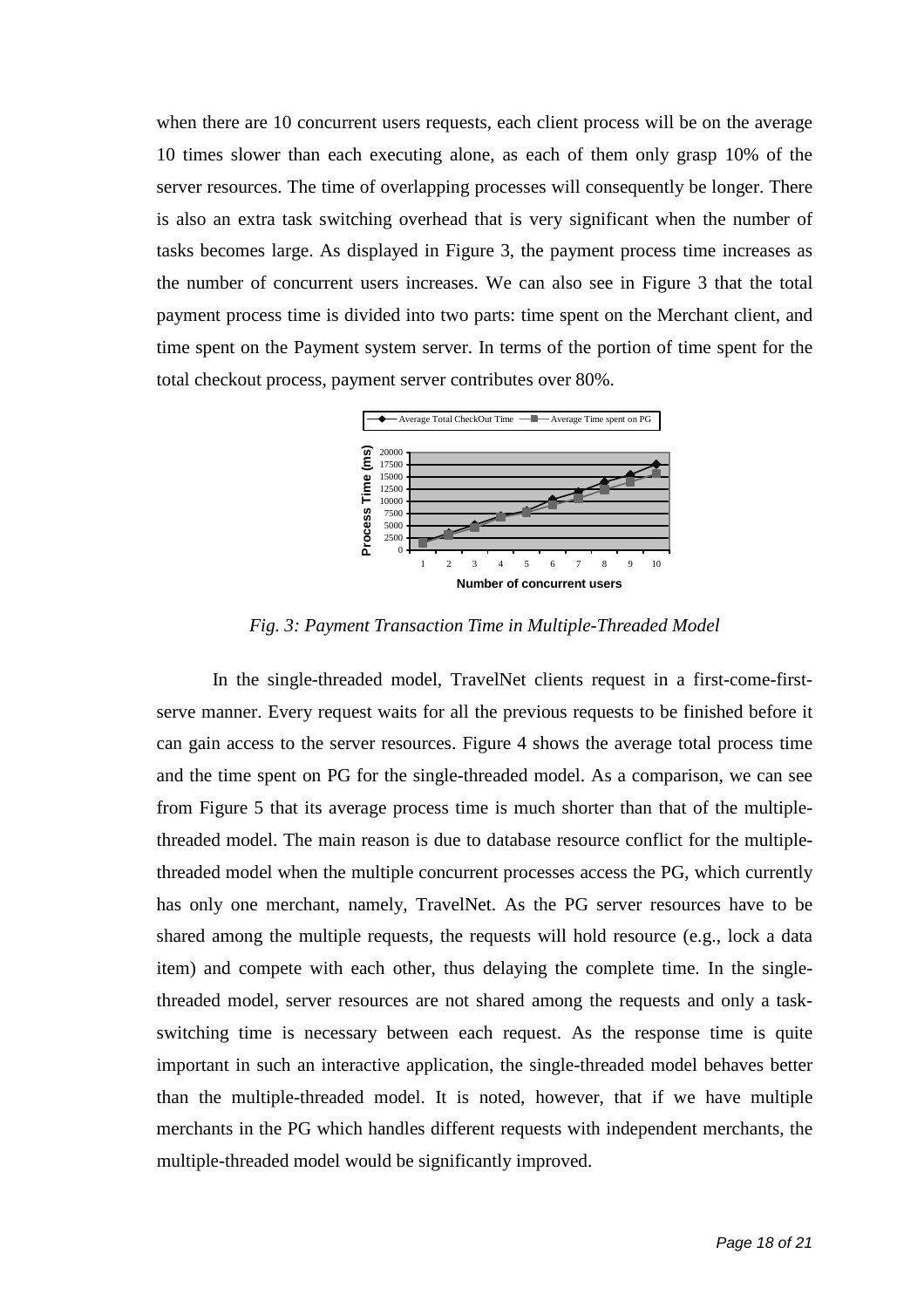

*Fig. 4: Payment Transaction Time in Single-Threaded Model*



*Fig. 5: A Comparison for Single-Threaded and Multi-Threaded Model*

The payment processing time can be divided into two parts as well: the time required to perform cryptography algorithms (including message encryption and decryption), and the time required to transmit messages and handle payments. Figure 6 shows the comparison on the payment process time on the PG regarding the overhead due to cryptography. We found that when the number of concurrent users increases, the gap showing the difference on the process time between using cryptographic algorithms and without using them becomes larger. This overhead indicates that for a more secure payment system, there is a tradeoff on the time to handle payment transactions. This tradeoff is quantitatively provided in TravelNet for a detailed analysis.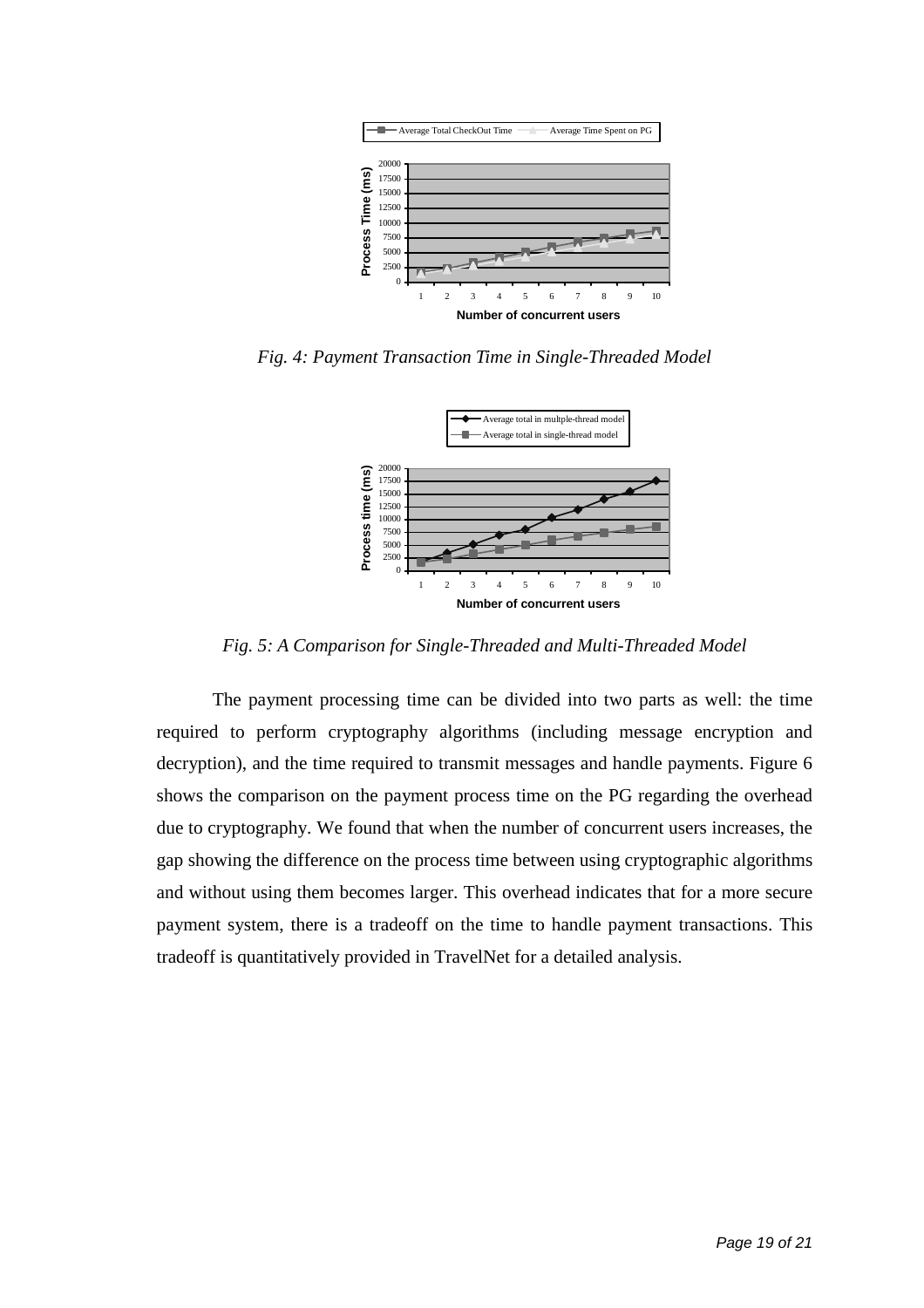

*Fig. 6: Single-Threaded Model on the Payment Transaction Time on PG*

### **7. Future work**

In the coming days, we will conduct experiments on simulating the SET protocol and other payment systems with respect to our payment model. Quantitative analysis in different simulated payment systems will be compared with each other on the performance and security.

### **8. Conclusions**

Payment system is an essential component in the Internet electronic commerce. We propose a light-weight payment system comparing to the complicated SET protocol. To test and evaluate the payment system, we build an online travel agency called TravelNet, which simulate a real-life E-commerce application.

We implement both the payment model and TravelNet, and conduct performance evaluation on the payment system. The performance results show that our payment system is secure and cost-effective.

Moreover, in order to measure speed-up of our proposed system when compared with SET, we simulate the SET protocol and other existing payment systems in TravelNet and evaluate the performance between these approaches.

### **9. REFERENCES**

- 1. *50 places of a lifetime*, National Geographic Traveler Magazine, Special 15th Anniversary Issue
- 2. MasterCard International What is SET?, http://www.mastercard.com/shoponline/set/set.html